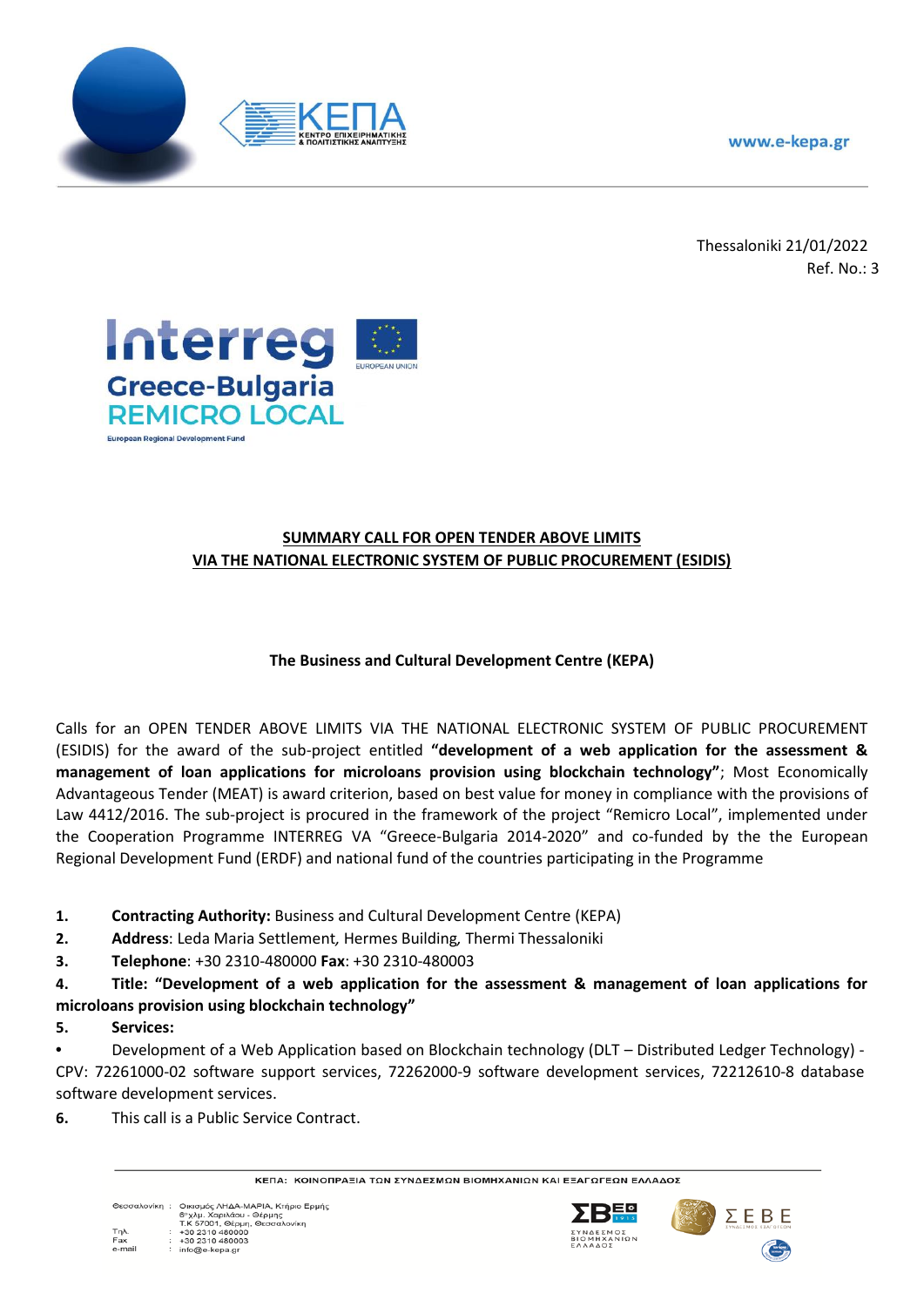#### www.e-kepa.gr



**Description – scope of the contract**: The scope of the contract is the development of a Web Application for the assessment and management of loan applications for the purpose of providing microloans, which will be based on Blockchain technology (DLT – Distributed Ledger Technology). The main objective of the application is the efficient management of credit risk by microcredit providers when assessing loan applications (access to the right information, assessment of applicants' credit behaviour, creation of a reliable credit profile of applicants, issuing a creditworthiness certificate, conversion of future receipts (interest payments) into tokens, etc).

## **7. Segmentation:** NO

**8. Total budget:** €78,000.00 pre VAT

### €18,720.00 VAT (24%)

### €96,720.00 total budget

The sub-project will be co-financed by the European Regional Development Fund (85%) and by national funds of Greece (15%)

**9. Term of the contract:** The contract will run from the date of signature until 18/03/2023.

**10. Guarantees required:** The tender must be accompanied by a Letter of Guarantee for Participation in the tender in Euro ( $\epsilon$ ), the amount of which must be 2% of the budget pre VAT, i.e.  $\epsilon$ 1,560.00.

**11. Key financing conditions:** The funding body hereof is the "Greece-Bulgaria 2014-2020" Programme, which was approved by the European Commission on 09/09/2015 by Decision C (2015)6283. The contract is included in the project "RE-thinking MICROcredit as a tool to support SMEs and boost LOCAL economies" with the acronym REMICRO LOCAL, which has been approved and is implemented under the aforementioned Programme and in particular concerns the implementation of sub-project 5.1.1 entitled "Development of the electronic application Blockchain based Credit Scoring for Microfinancing" and has been assigned MIS code **5070104**.

**12. Provision of tender documents – info**: Business and Cultural Development Centre (KEPA). Address: Leda Maria Settlement*,* Hermes Building*,* Thermi Thessaloniki and phone number +30 2310-480000, e-mail: kabouridoud@e-kepa.gr, during working days and hours. In addition, all tender documents will be fully and freely accessed on the website of the entity, at the following address: [https://kepa.e-kepa.gr/,](https://kepa.e-kepa.gr/) as well as on the Electronic Public Procurement Registry and the National Electronic System of Public Procurement (www.promitheus.gov.gr )

Any requests for clarification are submitted electronically, no later than ten (10) days before the closing date for submission of bids, i.e. by 21/03/2022 and are answered accordingly on the tender website via the ESIDIS portal www.promitheus.gov.gr. Requests for additional information – clarifications are submitted by economic operators registered with the system, i.e. those who have the relevant credentials issued to them (user name and password) and the electronic file containing the text of the questions must be electronically signed. Any requests for clarifications which are either submitted by other means or where the electronic file accompanying them is not electronically signed will not be accepted.

**13. Time, place and language of bids:** The tender will be conducted electronically on the www.promitheus.gov.gr portal of ESIDIS.

## Commencement date for submission of bids: **01/02/2022 at 14:00**

Closing date for submission of bids: **31/03/2022 at 14:00**

The electronic opening of tenders will take place four (4) working days after the closing date for submission of bids, i.e. **07/04/2022 at 14:00.** Bids are to be written in Greek.

**14. Eligibility to participate:** Natural and legal persons, domestic or foreign, associations of economic operators submitting a joint tender.

- **15. Variants:** No variants or counter-bids will be accepted.
- **16.** All detailed information, including delivery locations, is included in the call for tender.

ΚΕΠΑ: ΚΟΙΝΟΠΡΑΞΙΑ ΤΩΝ ΣΥΝΔΕΣΜΩΝ ΒΙΟΜΗΧΑΝΙΩΝ ΚΑΙ ΕΞΑΓΩΓΕΩΝ ΕΛΛΑΔΟΣ